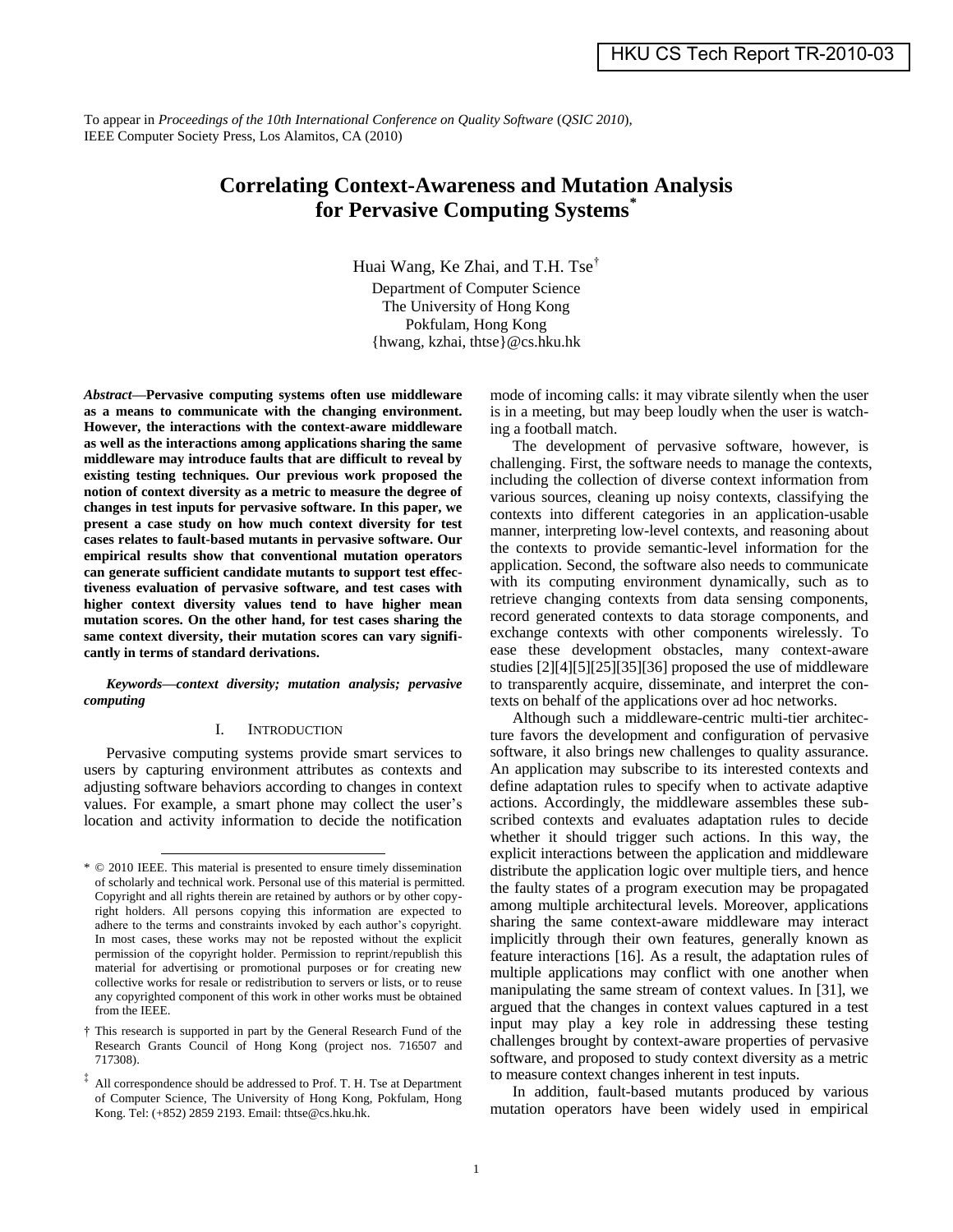studies in program testing [\[3\]\[15\]](#page-9-4)[\[21\].](#page-9-5) They can accurately simulate the effectiveness of a testing technique over real-life faults [\[1\].](#page-9-6) Since no mutation operator for pervasive applications has been proposed in the literature, researchers may use existing mutation operators to produce mutants for pervasive software. Thus, a natural research question would be: *What is the quality of mutants generated by existing mutation operators that are not targeted for pervasive software*?

In this paper, we present a case study that investigated selective properties of faults in multi-tier pervasive software and examined the relationships between context diversity and mutation analysis. We measured the "quality of mutants" from three different dimensions, namely, the number of mutants generated, the ratio of equivalent mutants to all generated mutants, and the ease of killing mutants. We also investigate the trend on the number of mutants killed by individual test cases according to various context diversity values. It helps researchers understand more about the relationship between faults and context-aware inputs when developing verification and validation strategies.

The contribution of this work is two-fold: (1) It confirms that traditional mutation operators can generate a sufficient number of candidate mutants to support the statistical analysis of experiments on pervasive software testing. (2) It reveals that test cases with higher context diversity values tend to have higher mean mutation scores, but for test cases with the same context diversity, their mutation scores can vary significantly in terms of standard derivation values.

The rest of the paper is organized as follows: Section [II](#page-1-0) introduces the preliminaries of our work. Section [III](#page-2-0) states the research questions to be explored. Section [IV](#page-2-1) explains the experimental setup, and Section [V](#page-3-0) presents the findings and analysis results. Section [VI](#page-8-0) reviews related work, followed by a conclusion in Section [VII.](#page-8-1)

#### II. PRELIMINARIES

<span id="page-1-0"></span>This section recapitulates the background of our case study.

#### <span id="page-1-2"></span>*A. Terminology in Mutation Analysis*

To generate faulty versions automatically, one may apply a set of *mutation operators* to the code to produce *mutants*, which are variants of the correct program containing at most one fault. This technique to generate faulty versions is called *mutant generation*. The process to analyze when mutants fail and which test cases trigger such failures is referred to as *mutation analysis* [\[1\].](#page-9-6)

Formally, given a set of mutation operators  $\{\mu_1, \mu_2, \dots\}$  $\mu$ <sub>n</sub>}, each  $\mu$ <sub>i</sub> is a function that takes a program *P* as input and produces a set of mutants  $\mu_i(P)$ . The program *P* is referred to as the *golden version*, which is regarded as being free from major faults. The output of a specific execution of a mutant *M* (or the golden version *P*) on a test case *t* is denoted by  $M(t)$ (or  $P(t)$ , respectively). Then, a test case  $t$  is said to *kill* a mutant *M* if  $M(t) \neq P(t)$  [22] (which means that the mutant *M* generates an output different from that of the golden version *P* when *M* and *P* take *t* as input), and *t* is referred to as *failed test case* with respect to *M*. The *mutation score* of a test case *t* with respect to a set of mutants  $\{M_1, M_2, ..., M_n\}$  is defined as the percentage of the mutants killed by *t*.

For each mutant *M*, we define its *perceived failure rate* as  $FR(M) = \frac{|\{t \in TP | M(t) \neq P(t)\}|}{|TP|}$ , which is the ratio of the number of failed test cases  $|\{t \in TP \mid M(t) \neq P(t)\}|$  to the test pool size |*TP*|. For example, a mutant with the perceived failure rate of 0.2 means that 20% of the test cases in the test pool can kill this mutant, and the probability of 10 random test cases to kill it is  $1 - (1 - 0.2)^{10} = 99.99\%$ . Based on the perceived failure rate, every mutant is classified as an equivalent, must-fail, or normal mutant. A mutant *M* is said to be an *equivalent mutant* (with respect to the golden version *P*) if its perceived failure rate is 0.0, which means that no test case in the entire test pool can kill *M*. A mutant *M* is said to be a *must-fail mutant* if its perceived failure rate is 1.0, which means that every test case in the test pool will kill this mutant. Mutants with perceived failure rates within the range of (0.0, 1.0) are referred to be *normal mutants*. Both must-fail mutants and normal mutants are *nonequivalent mutants*.

#### <span id="page-1-1"></span>*B. Terminology of Pervasive Software*

Pervasive software often monitors continuously the values of captured contexts. A *context variable v* is a characterization of contexts. We model it as a tuple ( $field_1$ ,  $field_2$ , …, *field<sub>u</sub>*) such that each *field<sub>w</sub>* ( $w = 1, 2, ..., u$ ) is an environment attribute used by the pervasive software [\[18\].](#page-9-8) A *context instance ins*(*v*) is an instantiated context variable such that every field in  $\nu$  has been instantiated. It is a tuple  $(f_1, f_2, \ldots, f_u)$  such that each  $f_w$  ( $w = 1, 2, \ldots, u$ ) takes the form of (*field<sub>w</sub>* = *value<sub>w</sub>*: *type<sub>w</sub>*, *timestamp*), where *value<sub>w</sub>*, *type<sub>w</sub>*, and *timestamp* are the instantiation value, data type, and sampling time for *fieldw*, respectively. For ease of presentation, we will write *value<sub>w</sub>* instead of (*field<sub>w</sub>* = *value<sub>w</sub>*: *typew*, *time*). A *context stream cstream*(*v*), serving as test inputs of pervasive software, is a time series of the form  $\langle ins(v)_{t_1}, ins(v)_{t_2}, ..., ins(v)_{t_m} \rangle$ , where each  $ins(v)_{t_s}$  (s  $= 1, 2, ..., m$  and  $t_s < t_{s+1}$ ) in *cstream*(*v*) is a context instance sampled at time *t<sup>s</sup>* .

Let us give an example. Suppose a smart phone has a two-dimensional context variable (*location*, *activity*). When a user presents a report in a meeting room, the context variable is initialized as a context instance (meeting room, present a report). As time goes on, the context stream sequence may capture a series of activities, such as (meeting room, present a report), (meeting room, listen to music), and (home, sleep).

# <span id="page-1-3"></span>*C. Terminology of Context Diversity*

*Context diversity* [\[30\]](#page-9-9) *CD*(*cstream*(*v*)) is a metric that measures the amount of context changes inherent in a context stream *cstream*(*v*). More precisely, we compute the Hamming distance [\[13\]](#page-9-10) between every pair of consecutive instances in a given context stream. It is formulated as

$$
\sum\nolimits_{i=1}^{l-1} H D(ins(v)_i, ins(v)_{i+1})
$$

where  $HD(ins(v)<sub>i</sub>, ins(v)<sub>i+1</sub>)$  is the Hamming distance [\[13\]](#page-9-10) between a pair of context instances  $ins(v)$  and  $ins(v)$ <sub>i+1</sub> in the context stream  $cstream(v)$ , and  $l$  is the length of the context stream *cstream*(*v*). Take the context stream introduced in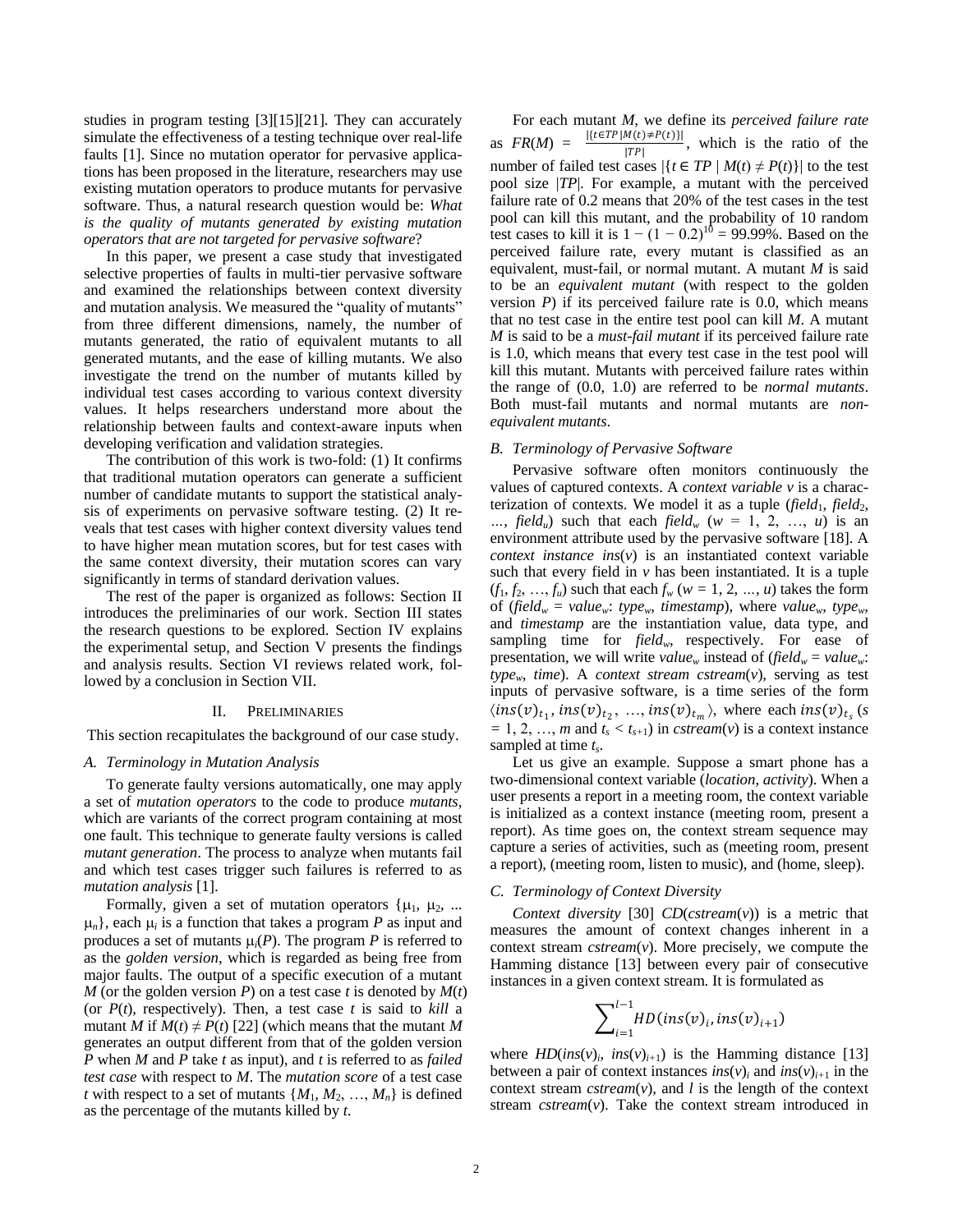Section [II.B](#page-1-1) for an example. The sum of Hamming distances for the *location* dimension of the context variable is 1, and that for the *activity* dimension is 2. The context diversity of the sequence is, therefore, 3.

A higher context diversity of a test case can result either from a longer context stream or from more intensive context changes. To facilitate identifying the impact of context changes to the effectiveness of test cases, we partition all test cases into equivalence classes, each class containing test cases with the same context stream length. We refer to each class as a *length-equivalent class* in the rest of the paper.

# III. RESEARCH QUESTIONS

<span id="page-2-0"></span>We present in this section the research questions to investigate in our case study.

*RQ*1: *Do mutation operators for traditional programs generate high-quality mutants for pervasive software?* Since there are no specific mutation operators for pervasive software, it is desirable to explore whether it is favorable to use traditional mutation operators in the setting of pervasive software. By answering this research question, we may be able to identify the applicability of mutation analysis to middleware-based pervasive software.

*RQ*2: *Is there any correlation between context diversity and mutation score of a test case?* In our previous work [\[30\],](#page-9-9) we argued that context changes contained in individual test cases play a key role in testing context-aware properties of pervasive software, and proposed the concept of context diversity to capture such information. However, we did not explore the kind of context diversity (namely, higher or lower diversity) that can contribute more to the improvement of test effectiveness. More importantly, it is desirable to determine whether test cases with higher context diversity caused by more intensive context changes contribute to better test effectiveness when the context stream length is fixed. By addressing this research question, it can provide guidance to the selection of more efficient test cases.

# IV. EXPERIMENTAL SETUP

<span id="page-2-1"></span>We describe the set up of the experiment in this section.

#### *A. Subject*

We used *WalkPath* as the middleware-based pervasive software in our empirical study. It was also used as the subject in [\[18\]\[19\].](#page-9-8) It consists of a middleware *Cabot* [\[35\]](#page-10-0) and an application that implements LANDMARC, an RFIDbased location sensing algorithm [\[23\].](#page-9-11) *Cabot* tracks a person's walking path in indoor space equipped with RFID sensors. The person's current location is obtained via LANDMARC by capturing and analyzing the RFID context. *WalkPath* utilizes the location data as incoming contexts and optionally accepts or repairs them through a set of Context-Inconsistency-Resolution (CIR) services [\[35\]](#page-10-0) provided by *Cabot*. When a person moves, the application senses their location from the surroundings and reacts accordingly. The whole system is written in Java.

In our case study, *WalkPath* was modeled in three architectural levels, namely the application, middleware, and interface levels. The application level defined the adaptive behaviors, the middleware level managed the context and evaluated the adaptation rules subscribed by the application, and the interface level consisted of a caller, callee, or callback statement to enable interactions between the application and the middleware.

To ensure that the experiment would end within manageable time, we downsized the middleware to contain only critical components (such as context acquisition, context reference, and inconsistency resolution) to support pervasive software capability for the execution of *WalkPath*, and removed other components such as context remotetransmission and database access. The application, the middleware, and the interface contained 231, 483, and 83 non-commented lines of code (LOCs), respectively. Thus, the total size of the adapted *WalkPath* was 797 LOCs.

# *B. Mutation Operators and Fault-Based Mutants*

To the best of our knowledge, no mutation operator specific to pervasive software has been proposed in the literature. We chose to use the mutation operators proposed for Java programs to produce faulty versions for *WalkPath*. According to [\[30\],](#page-9-9) there are 12 method-level and 29 classlevel mutation operators for Java programs, but one classlevel mutation operator (*AMC*) tended to create either equivalent mutants or mutants failing to be compiled, and was excluded from the analysis in [\[20\].](#page-9-12) After skipping *AMC*, we used MuClipse<sup>1</sup> to generate fault-based mutants according to all the remaining 40 mutation operators. We used all the generated faults in our study.

We then applied the entire test pool to obtain execution statistics for every mutant. For each mutant, we collected diverse statistics information for further analysis, such as the sets of failed test cases and their context diversity distributions.

#### *C. Classification Criteria*

We classified all the 40 mutation operators according to their respective fault natures [\[9\],](#page-9-13) namely, missing constructs, wrong constructs, and extraneous constructs. A fault is categorized as a missing construct if a variable assignment or initialization, logical condition, parameter or expression in a function call, or part of an algorithm or program module is missing or incomplete. Faults due to wrong or extraneous constructs are similarly defined. The classification results are shown in [Table I.](#page-3-1) We observe that, out of the 40 mutation operators, 12 are used to delete program constructs, 18 are applied to replace or modify program constructs, and the remaining 10 are employed to insert program constructs.

After partitioning the mutation operators, we examined the locations of the mutants they produced. We labeled each mutant according to one of the three architectural levels. This enabled us to study the distributions of the mutants over the architectural tiers. The results will be discussed in Sectio[n V.A.](#page-3-2)

 $\overline{a}$ 

<sup>1</sup> Available at http://muclipse.sourceforge.net.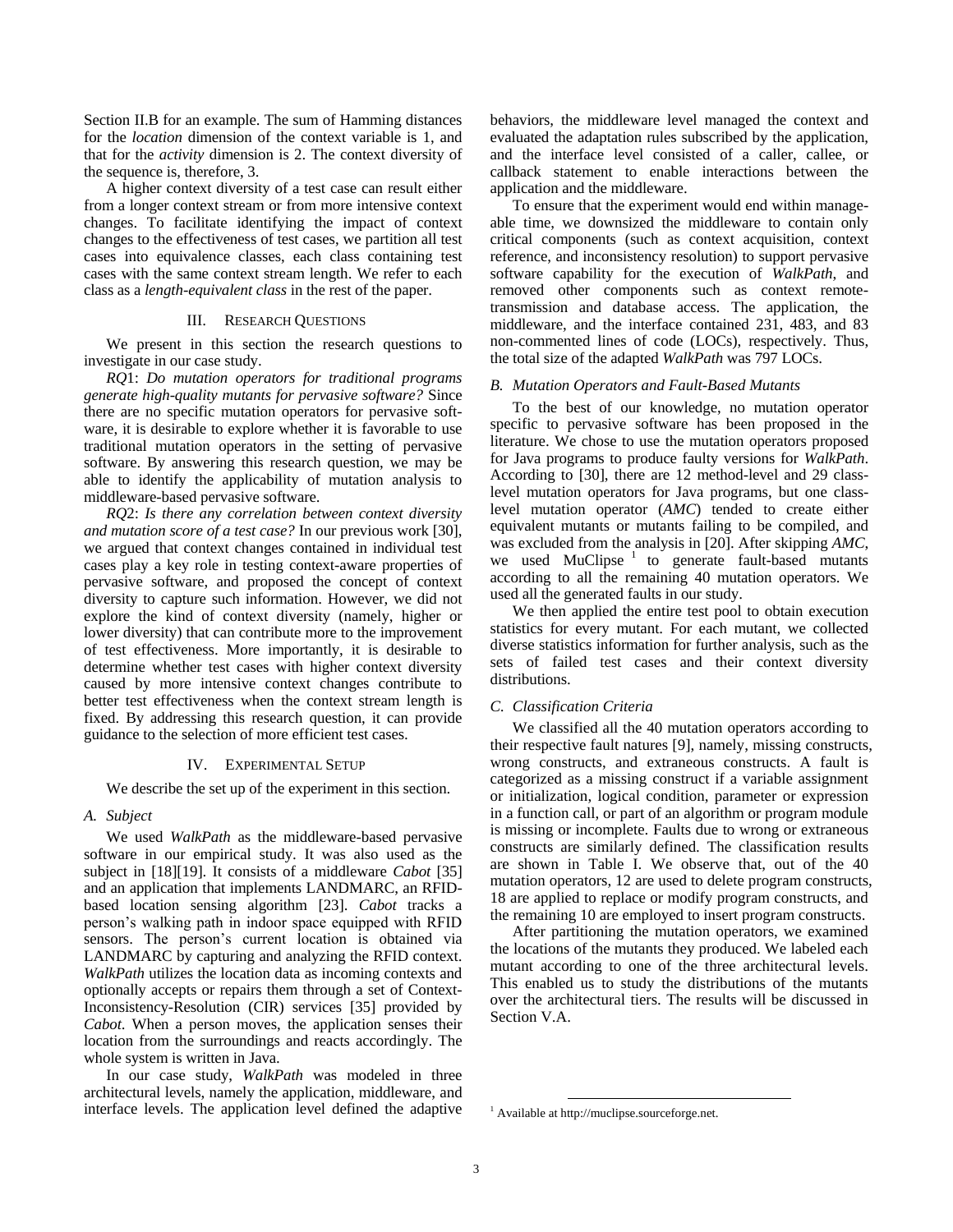<span id="page-3-1"></span>

| <b>Fault Nature</b> | <b>Mutation Operators</b>                                     | Count |
|---------------------|---------------------------------------------------------------|-------|
| Missing             | AOD, COD, LOD, IHD, IOD, ISD, IPC,                            | 12    |
| Construct           | PCD, OMD, JTD, JSD, JID                                       |       |
| Wrong               | AOR, ROR, COR, SOR. LOR, ASR,                                 |       |
| Construct           | IOP, IOR, PMD, PPD, PCC, PRV,<br>OMR, OAC, EOA, EOC, EAM, EMM | 18    |
|                     |                                                               |       |
| Extraneous          | AOI, COI, LOI, IHI, ISI, PNC, PCI, JTI,                       | 10    |
| Construct           | JSI, JDC                                                      |       |
| <b>Total</b>        |                                                               | 40    |
|                     |                                                               |       |

TABLE I. CLASSIFICATION OF MUTATION OPERATORS BY FAULT NATURE.

# *D. Test Pool and Context Streams*

In our experiment, we reused an existing test pool for *WalkPath*, which contained 20,000 different test cases, each consisting of real-world data captured via RFID readers and used in previous experiments [\[18\]\[19\].](#page-9-8) The test pool was shown to be capable of generating test sets that fulfill different data-flow testing criteri[a \[18\]\[19\].](#page-9-8)

A test case for *WalkPath* consists of a sequence of locations as inputs. In *WalkPath*, *Cabot* tracks a user's location and reports the estimated coordinates to the application. After receiving the coordinates, the application invokes CIR services of *Cabot* to detect potentially inconsistent contexts. After the user has ended the walk, the application reports the trace of the user's locations. In our experiment, we used the sequence of location data as the context stream for *WalkPath*.

# *E. Test Effectiveness Measure*

The effectiveness of a test case  $c$  is simulated by its mutation score [\[24\].](#page-9-14) More formally, given a mutation operator  $\mu_i$  and a program *P*,  $Nm_i(P)$  represents the number of normal mutants generated by applying  $\mu_i$  to *P*, and  $Km_i(P)$ denotes the number of normal mutants from *Nmi*(*P*) killed by *c*. The test effectiveness of *c* with respect to mutants generated by the mutation operator  $\mu_i$  is measured by  $\frac{Km_i(P)}{Nm_i(P)}$  $\frac{N m_i(P)}{N m_i(P)}$ , and the test effectiveness of *c* with respect to a set of mutants  $\{Nm_1(P), Nm_2(P), ..., Nm_n(P)\}\$ is measured by  $\frac{\sum_{i=1}^{n} Km_i(P)}{\sum_{i=1}^{n}Nm_i(P)}$ . Our metric to measure the effectiveness of a test case is similar to that in other work such as [\[24\].](#page-9-14)

# V. DATA ANALYSIS OF EMPIRICAL STUDY

<span id="page-3-0"></span>We present our empirical findings in this section.

#### <span id="page-3-2"></span>*A. Answering RQ*1: *Quality of Generated Mutants*

We categorize all the generated mutants according to the architectural levels and fault natures and show the results in [Table II.](#page-3-3) We observe that, MuClipse does generate a large number of mutants (4884) for pervasive software. On the other hand, the total number of mutants labeled with missing constructs is very small (only 11 out of 4884). This result contradicts the presence of widely-observed omission faults in real-world practices [\[9\]\[33\]](#page-9-13) as well as the experiments results in [\[20\],](#page-9-12) which reports that the mutation operators *IOD*, *JID*, and *JTD* can generate 496, 115, and 203 missing construct mutants when applied to 264 BCEL

| TABLE II. CLASSIFICATION OF MUTANTS      |  |
|------------------------------------------|--|
| by Architectural Level And Fault Nature. |  |

<span id="page-3-3"></span>

| Fault<br><b>Nature</b><br>Archi-<br>tectural<br>Level | <b>Missing</b><br>$Con-$<br>struct | Wrong<br>$Con-$<br>struct | <b>Extraneous</b><br><b>Construct</b> | Total       |
|-------------------------------------------------------|------------------------------------|---------------------------|---------------------------------------|-------------|
| <b>Application</b>                                    | 3                                  | 1490                      | 2438                                  | 3931        |
|                                                       | $(0.06\%)$                         | $(30.51\%)$               | $(49.92\%)$                           | $(80.49\%)$ |
| <b>Middleware</b>                                     | 3                                  | 379                       | 409                                   | 791         |
|                                                       | $(0.06\%)$                         | $(7.76\%)$                | (8.37%)                               | $(16.20\%)$ |
| <b>Interface</b>                                      | 5                                  | 81                        | 76                                    | 162         |
|                                                       | $(0.10\%)$                         | $(1.66\%)$                | $(1.56\%)$                            | $(3.32\%)$  |
| <b>Total</b>                                          | 11                                 | 1950                      | 2923                                  | 4884        |
|                                                       | $(0.23\%)$                         | $(39.93\%)$               | (59.85%)                              | $(100\%)$   |

classes 2 . After examining our code in detail, we found that this inconsistency may be caused by the following factors: (1) The inheritance features for object-oriented software are not widely-used in the adapted *WalkPath*, which makes it hard for *IOD* to find overriding methods to delete. (2) Many member variables of classes are modified by the keyword "final" in the adapted *WalkPath*, which makes it hard for *JID* to delete initializations of member variables. (3) The keyword "this" is omitted as long as the omission does not cause compilation errors in the currently adapted *WalkPath*, which makes it hard for *JTD* to find the keyword "this" to delete.

Neither equivalent mutants nor must-fail mutants are good candidates for test effectiveness evaluation because they may underestimate and overestimate the effectiveness of testing techniques, respectively. Thus, a desirable mutant tool should generate a large number of (normal) mutants that are neither equivalent nor must-fail.

<span id="page-3-4"></span>TABLE III. EQUIVALENT AND NON-EQUIVALENT MUTANTS GENERATED BY MUCLIPSE.

| <b>Architectural</b> | Equivalent     | Non-equivalent<br><b>Mutants</b> |                                 |              |
|----------------------|----------------|----------------------------------|---------------------------------|--------------|
| Level                | <b>Mutants</b> | Must-fail<br><b>Mutants</b>      | <b>Normal</b><br><b>Mutants</b> | <b>Total</b> |
|                      | 1946           | 592                              | 1393                            | 3931         |
| <b>Application</b>   | $(39.84\%)$    | (12.12%)                         | (28.52%)                        | $(80.49\%)$  |
| <b>Middleware</b>    | 2.77           | 14                               | 500                             | 791          |
|                      | $(5.67\%)$     | $(0.29\%)$                       | $(10.24\%)$                     | $(16.20\%)$  |
| <b>Interface</b>     | 57             | 64                               | 41                              | 162          |
|                      | (1.17%)        | $(1.31\%)$                       | $(0.84\%)$                      | $(3.32\%)$   |
| <b>Total</b>         | 2280           | 670                              | 1934                            | 4884         |
|                      | $(46.68\%)$    | (13.72%)                         | $(39.60\%)$                     | $(100\%)$    |

We present the number of equivalent, must-fail and normal mutants generated by MuClipse in [Table III.](#page-3-4) It shows that 46.68% (2280 out of 4884) of the mutants produced by MuClipse are equivalent mutants. The ratio of equivalent mutants in Dahm [\[7\]](#page-9-15) was lower than ours. They reported that the ratio of equivalent mutants is 31.59% (187 out of 592) when applying the same set of mutation opera-

 $\overline{a}$ 

<sup>2</sup> Available at http://jakarta.apache.org/bcel/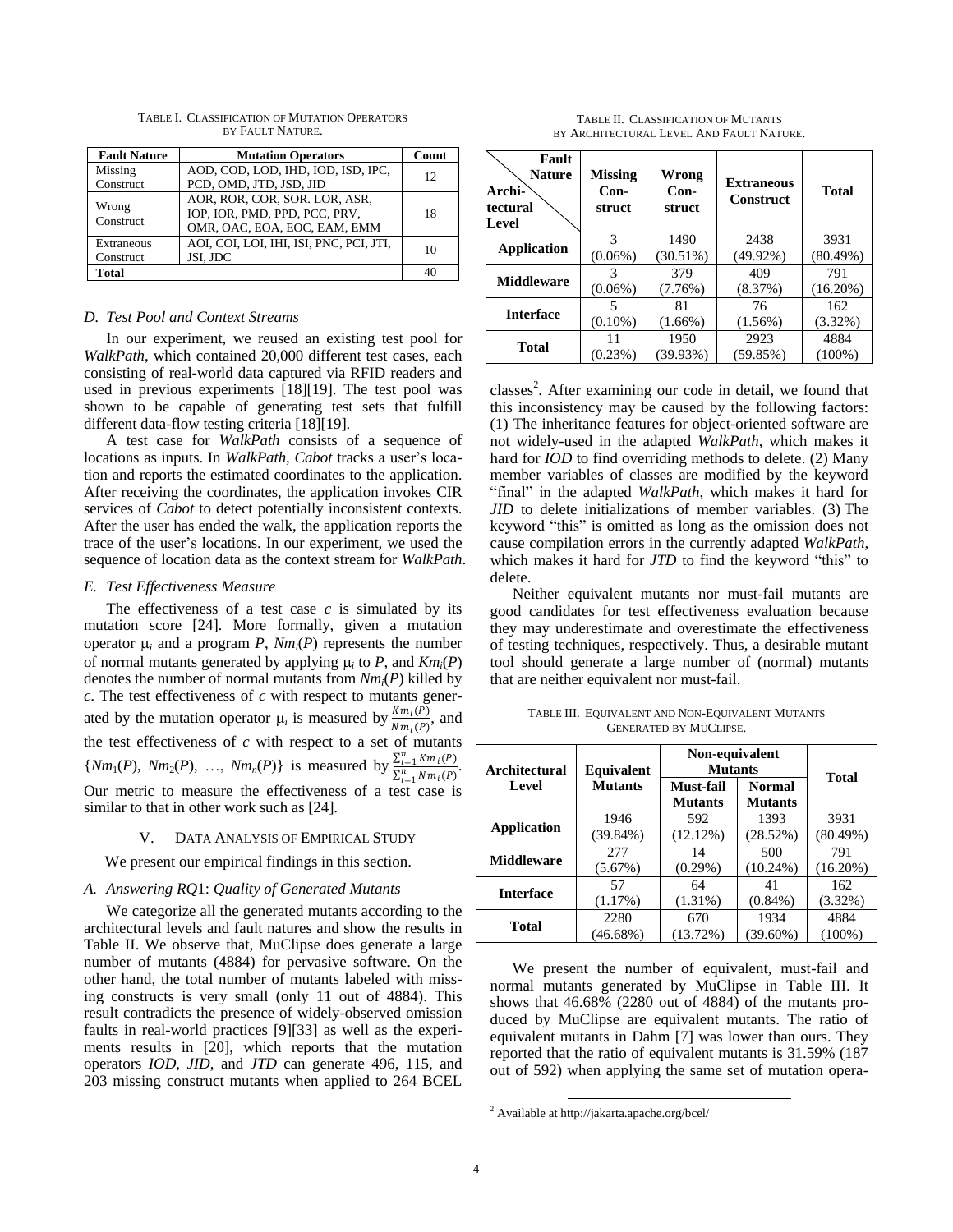tors to traditional Java programs. As mentioned in Section [II.A,](#page-1-2) we only considered the final outputs of the golden version and the mutants to identify the equivalent mutants. On the other hand, Dahm [\[7\]](#page-9-15) used a different oracle (weak mutation [\[14\]\)](#page-9-16) to determine equivalent mutations. The inconsistent results suggest that it is necessary to further investigate the equivalent mutant problem by varying the strength of the oracle used to kill mutants. In addition, the higher equivalent mutant ratios (in relation to traditional software) may also confirm the intuition that pervasive software can be more observable than traditional software because it generates contexts to the external computation environment.

Second, 13.72% (670 out of 4884) generated mutants were must-fail mutants. The two above-mentioned statistics showed that 60.40% of the mutants were unsuitable for test effectiveness evaluation owing to their extreme perceived failure rates (namely, a low perceived failure rate of 0.0 for equivalent mutants and a high perceived failure rate of 1.0 for must-fail mutants).

Owing to page constraint, we only present the detailed statistics of faults based on the classification of their architecture levels in [Figure 1](#page-4-0) and [Figure 2,](#page-5-0) and skip the corresponding results based on the classification of fault natures. [Figure 1](#page-4-0) partitions all the 1934 (39.6%) normal mutants into three architectural levels, and compares their results with the overall result, which we refer to as "all levels". The figure shows that, for the all-levels category (that is, the leftmost bar), the minimum, median, mean, maximum, and standard deviation of perceived failure rates are 0.00005, 0.11428, 0.23235, 0.784350, and 0.25267, respectively. The corresponding values for the application level are 0.00005, 0.11925, 0.26289, 0.784350, and 0.26896, respectively. For the middleware level, they are 0.00005, 0.08515, 0.13979, 0.77265, and 0.16726, respectively, and for the interface level, they are 0.01980, 0.20895, 0.32358, 0.77410, and 0.26623, respectively. In terms of the mean perceived failure rates, MuClipse tends to generate mutants with high perceived failure rates at all four levels. Take a mutant with the mean perceived failure rate of 0.13979 at the middleware level as an example. It only needs 20 test cases to kill this mutant with a probability of  $1 - (1 (0.13979)^{20} = 95\%$ .

[Figure 2](#page-5-0) groups these 1934 normal mutants at various architectural levels based on their perceived failure rates and provides us with more detailed analysis of the characteristics of the generated mutants. [Figure 2\(](#page-5-0)a) shows that, for all normal mutants in the application level, 41.0% (571 out of 1393) have perceived failure rates of no more than 0.1, which means that a test suite with 30 test cases has a probability of  $1 - (1 - 0.1)^{30} = 95.77\%$  to kill 59.0% (822) out of 1393) of the mutants. When manifesting the range (0.0, 0.1] for these 571 mutants, we find that 3.3% (46 out of 1393) of the mutants having a perceived failure rate within the range of (0.00, 0.01], and 4.8% (67 out of 1393) of the normal mutants within the perceived failure rate range of (0.05, 0.06]. If we regard perceived failure rates no more than 0.06 as a cut off, then application-, middleware-, and interface-level mutants can contribute 23.12% (322 out of 1393, with a mean perceived failure rate and a standard derivation of 0.033 and 0.0179, respectively), 44.80% (224 out of 500, with a mean perceived failure rate and a standard derivation of 0.028 and 0.0184, respectively), and 4.88% (2 out of 41, with a mean perceived failure rate and a standard derivation of 0.020 and 0.0000, respectively) of the fault candidates. In other words, if we assume that 0.06 is the upper bound for perceived failure rates of mutants in test effectiveness evaluation, then MuClipse can provide 28.34% (548) of the fault candidates among 1934 normal mutants. The ratio is not high, but the number of normal mutants whose perceived failure rates are within the range of (0.00, 0.06] can be large enough for test effectiveness evaluation.

In summary, in order to answer research question *RQ*1, we measured "the quality of mutants" generated by traditional mutation operators for pervasive software from the number of mutants generated, the ratio of equivalent mutants, and the ease of killing mutants. The results show that traditional mutation operators can generate a large number (4884) of compilable mutants for pervasive software, among which 46.68% (2280 out of 4884) are equivalent mutants and 11.22% (548 out of 4884) have perceived failure rates within the range of (0.00, 0.06] that can be fault candidates used in test effectiveness evaluation. The middleware-level can contribute most to fault candidates in terms of fault percentage (44.80%), while the application-level can generate the largest number (322) of fault candidates. In other words, traditional mutation operators can generate sufficient candidate mutants to support statistical analysis for experiments in pervasive software testing. In addition, our results also suggest that the specific setting of the adapted *WalkPath* may cause traditional mutation operators to fail to simulate widely-observed omission faults in practice, and our oracle used in killing mutants may also contribute to the relatively high proportion of equivalent mutants. Therefore, further experimental studies involving in more subjects and different oracles will be required to address the limitations related to this case study.



<span id="page-4-0"></span>Figure 1. Perceived failure rates of mutants in various architectural levels.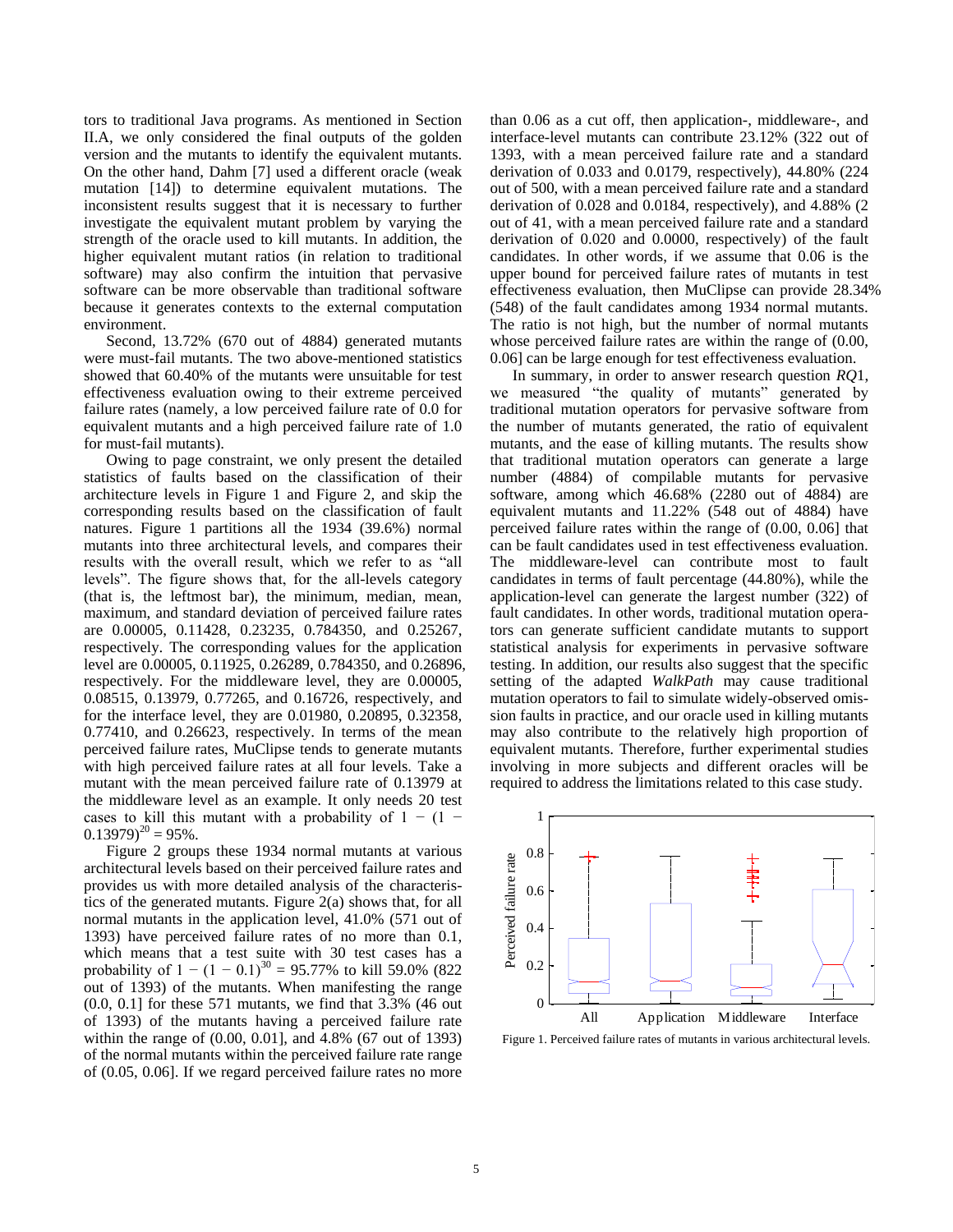

Figure 2. Perceived failure rates of normal mutants in various architectural levels for *WalkPath*.

# <span id="page-5-0"></span>*B. Answering RQ*2: *Correlation between Context Diversity and Mutation Score*

To study the correlation between the context diversity and mutation score of a test case, we partitioned the set of all mutants according to the architectural level and fault nature. We divided the mutants into the application, middleware, and interface levels. For the purpose of comparison, we also considered all the mutants as one group, denoted by the "all" level. Similarly, we classified mutants into missing constructs, extraneous constructs, wrong constructs, and all constructs. Under each architectural level or fault nature, we grouped all the test cases sharing the same context diversity value into the same set, and used the corresponding context diversity value as the identifier of this set. For each such set, we computed the mean mutation score for all the test cases in the set. The results for various architectural levels and fault natures are shown in [Figure 3](#page-5-1) and [Figure 4,](#page-6-0) respectively.



<span id="page-5-1"></span>We observe from [Figure 3](#page-5-1) that, at each architectural level, the mean mutation scores of test cases increase when the test cases have higher context diversity. This indicates that there is a positive correlation between the context diver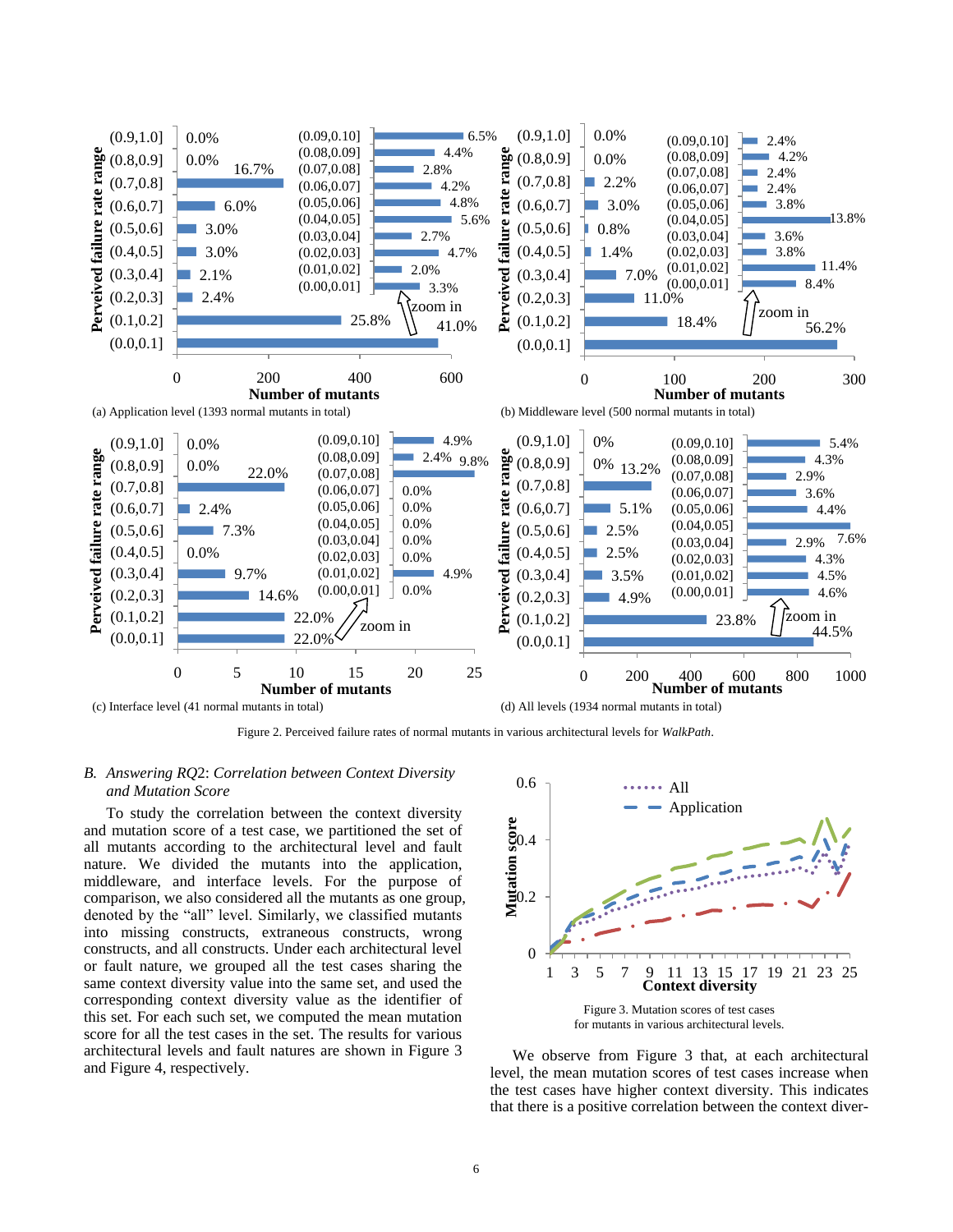sity and mutation score of a test case at each level. To verify whether such a positive correlation indeed exists, we further conducted the Pearson correlation test. As shown in [Table](#page-6-1)  [IV,](#page-6-1) all Pearson correlation coefficients are larger than 0.9. This confirms that, for mutants in every architectural level, there is a strong correlation between the context diversity and mutation score of a test case. Furthermore, from [Figure](#page-5-1)  [3,](#page-5-1) there is a large difference of mean mutation scores between two levels. For instance, for test cases attaining a context diversity of 13, the differences in mean mutation scores between the application level and the interface level can be more than 20%.

TABLE IV. PEARSON CORRELATION COEFFICIENTS (PCC) AT VARIOUS ARCHITECTURAL LEVELS.

<span id="page-6-1"></span>

|            | All           | <b>Application</b> | <b>Middleware</b> | <b>Interface</b> |
|------------|---------------|--------------------|-------------------|------------------|
|            | <b>Levels</b> | Level              | Level             | Level            |
| <b>PCC</b> | 0.9527        | 0.9472             | 0.9573            | 0.9400           |

We also observe from [Figure 4](#page-6-0) that, the mutation score of a test case generally increases as the context diversity of the test case increases. We also conducted a Pearson correlation test and the results are shown in [Table V.](#page-6-2) All Pearson correlation coefficients in the table are also larger than 0.9. This further confirms that, for mutants with any of the four fault natures, there is a positive correlation between the context diversity and mutation score of a test case. Again, the differences in mutation scores among fault natures are observably significant.

<span id="page-6-2"></span>TABLE V. PEARSON CORRELATION COEFFICIENTS (PCC) FOR VARIOUS FAULT NATURES.

|     | All               | <b>Missing</b>   | Wrong            | <b>Extraneous</b> |
|-----|-------------------|------------------|------------------|-------------------|
|     | <b>Constructs</b> | <b>Construct</b> | <b>Construct</b> | <b>Construct</b>  |
| PCC | 0.9527            | 0.9409           | 0.9615           | 0.9637            |



Figure 4. Mutation scores of test cases on mutants with various fault natures.

<span id="page-6-0"></span>It is worth noting that, although test cases with higher context diversity values tend to have higher mean mutation scores, for test cases sharing the same context diversity values, their mutation scores vary significantly in terms of standard derivations. (We omit the detailed data owing to space constraints.). Further dynamic analysis will be required to find out how a testing method may apply context diversity effectively in practice.

One may wonder whether a longer context stream or more intensive context changes may contribute more to mutation scores of test cases. Thus, it is natural to ask how the amount of context changes correlates with mutation scores when the context stream length is fixed. To investigate this problem, we further partitioned all the test cases into length-equivalent classes (see Section [II.C](#page-1-3) for the corresponding definition). Owing to the page limit and the large amount of data, we only present the all-levels category.

Out of the 24 length-equivalent classes, 12 sets with context stream lengths  $11 - 14$ ,  $19 - 22$ , and  $23 - 26$  give similar results to either the set with length  $7 - 10$  or the set with length  $15 - 18$ . For ease of presentation, we only show 12 representative sets with context stream lengths  $7 - 10$ , 15  $-18$ , and  $27 - 30$  in [Figure 5.](#page-8-2) For each plot in the figure, the *x*-axis represents the context diversity while the *y*-axis shows the mean mutation score of the test cases having the same context diversity length. To extract the implicit correlation between the context diversity and mutation score of a test case, we used a linear model  $y = ax + b$  to fit the raw data, in which *x* and *y* were substituted by the context diversity and mutation score, respectively, and *a* and *b* were parameters to be solved by the model. We show 12 fitted lines (each representing one length-equivalent class) in [Figure 5](#page-8-2) and their corresponding fitness parameters in [Table](#page-7-0)  [VI.](#page-7-0)

We observe that every line in [Figure 5](#page-8-2) has a positive slope. Take the line labeled with "length  $= 7$ " as an example. It shows that the average mutation score increases from 0.288 to 0.598 when the context diversity of test cases increases from 10 to 20. This observation is also confirmed by the data from [Table VI,](#page-7-0) where all the values in the column "*a*" representing the slopes of corresponding lines are larger than 0. Since all the test cases on the line have the same context stream length, the only identified independent variable that can contribute to the increase in context diversity of these test cases is the context change. That is, the amount of context changes does have positive correlations with the effectiveness of test cases in terms of mean mutation scores.

Furthermore, we observe from [Figure 5](#page-8-2) that, in most cases (except the lines labeled with "length  $= 9$ ", "length  $=28$ ", and "length  $= 29$ "), the slopes of the lines decrease with context stream length. For instance, when comparing between the lines labeled with "length =  $7$ " and "length =  $8$ " in [Figure 5,](#page-8-2) we find that the former line is steeper than the latter. This can be further confirmed by the data from [Table](#page-7-0)  [VI,](#page-7-0) where the value of "*a*" decreases from 0.031 to 0.020 when the length increases from 7 to 8, and this trend holds except the data with lengths 9, 28, and 29. Both observations may suggest that the positive correlation between the context changes and mutation scores of test cases become weaker with the increase of the context stream length.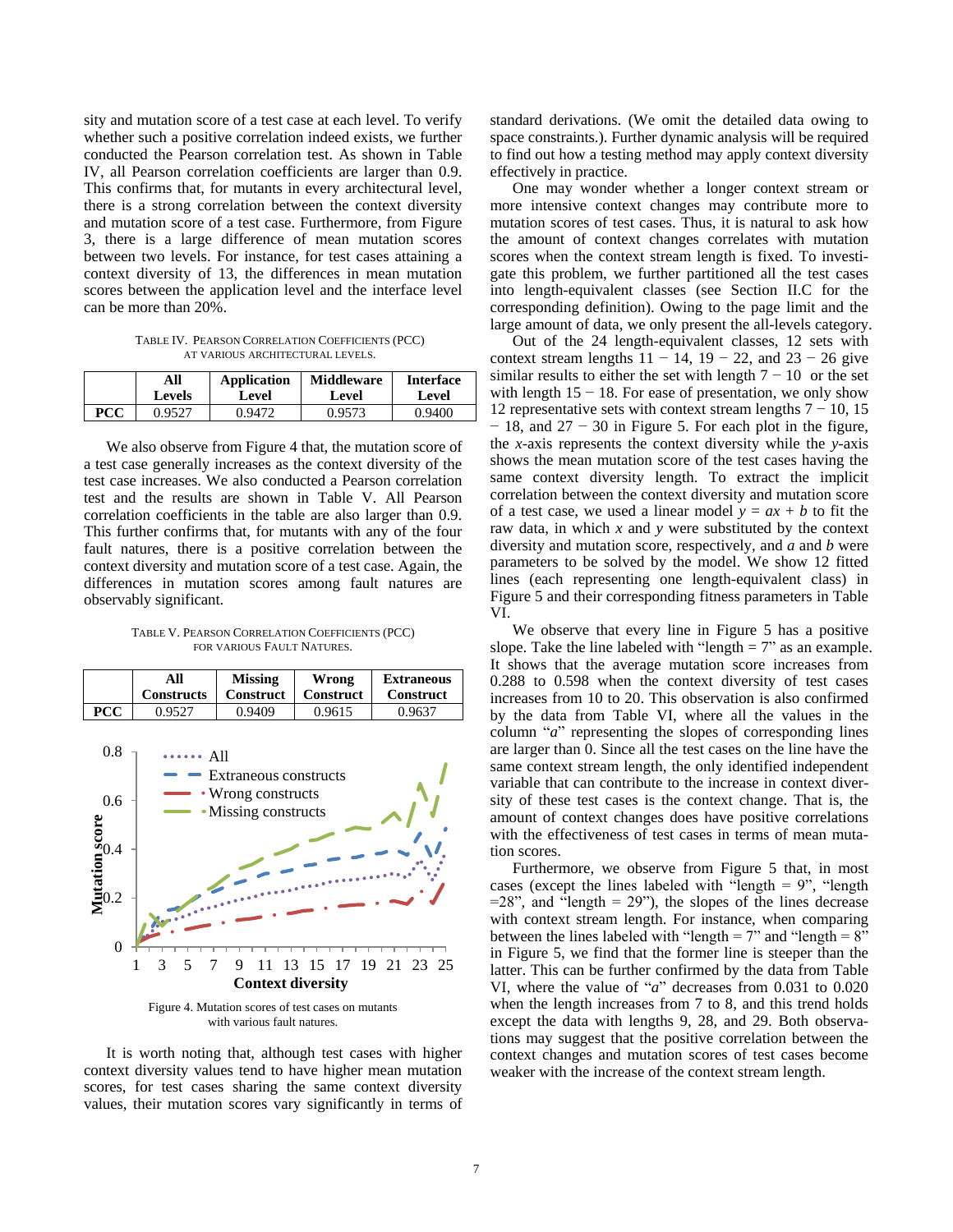| Length | a     | h        | <b>Sum of Square of Errors</b> |
|--------|-------|----------|--------------------------------|
| 7      | 0.031 | $-0.022$ | 0.000                          |
| 8      | 0.020 | 0.020    | 0.011                          |
| 9      | 0.027 | $-0.027$ | 0.003                          |
| 10     | 0.018 | 0.042    | 0.004                          |
| 15     | 0.010 | 0.106    | 0.003                          |
| 16     | 0.011 | 0.086    | 0.001                          |
| 17     | 0.011 | 0.099    | 0.001                          |
| 18     | 0.007 | 0.150    | 0.011                          |
| 27     | 0.005 | 0.193    | 0.004                          |
| 28     | 0.017 | $-0.024$ | 0.002                          |
| 29     | 0.009 | 0.085    | 0.029                          |
| 30     | 0.002 | 0.294    | 0.027                          |

<span id="page-7-0"></span>TABLE VI. CURVE-FITTING PARAMETERS FOR DATA IN F[IGURE](#page-8-2) 5

On the other hand, we observe from [Figure 5](#page-8-2) a mixed result for the correlation between the context stream length and mutation score of test cases with the same context diversity. Some pairs of lines show a positive correlation between the context stream lengths and mutation scores of test cases when their context diversity is fixed. For example, given any specific context diversity, test cases on the line labeled with "length  $= 27$ " always achieve lower mutation scores than those on the line labeled with "length = 30". However, counterexamples exist to falsify such positive correlation for a fixed context diversity. For instance, given a fixed context diversity larger than 4, test cases on the line labeled with "length  $= 7$ " always obtain higher mutation scores than those on the line labeled with "length =  $10$ ". This observation may imply that, after a given context diversity has been obtained, further increase of the context stream length does not necessarily improve the mutation scores of test cases.

(\*) If the lengths of the context streams are fixed, the context diversity may have a positive correlation with the mutation scores of test cases. However, as the lengths of context streams increase, the correlation between context changes and mutation scores may become weaker, even though it still remains positive. In addition, given a context diversity value, increasing the context stream length does not necessarily improve the mutation scores of test cases.

To confirm the significance of the correlation, we conducted Pearson correlation tests on all groups of data. We found that there was a mild to strong positive correlation between the context changes and mutation scores of test cases. This empirical result may further help researchers develop new verification and validation techniques.

In summary, in order to answer research question *RQ*2, we have studied the correlation between the context diversity and mutation scores of a test case. We have at least three observations based on the empirical results. First, there is a strong positive correlation between the context diversity and mutation scores of test cases, which implies that test cases with higher context diversity values seem to present higher mean mutation scores. On the other hand, another observation that the large variances for the mutation scores of test cases sharing the same context diversity also suggests that such an improvement in test effectiveness is not stable. Second, the correlation between context diversity and mutation scores holds if the context stream length is fixed, and as the context stream lengths increase, the correlation becomes weaker but still remains positive. Third, after a given context diversity has been obtained, further increase of the context stream length does not necessarily result in higher mutation scores.

# *C. Threats to Validity*

*Threats to construct validity*. Construct validity relates to whether our defined metrics really measure the properties we intend to capture. We applied the most commonly used metric, mutation score, as a measure for test effectiveness. Other metrics such as the time needed to generate a test suite killing all mutants may produce different results. We used 40 mutation operators for Java programs to generate a large variety of mutants for *WalkPath*. Other mutation operators for different programming languages may produce different results. We measured the quality of generated mutants in terms of the number of generated mutants, the ratio of equivalent mutants to all generated mutants, and the ease of killing mutants. The use of other metrics to measure the quality of mutants may result in a different conclusion for *RQ*1. We have used a linear model  $y = ax + b$  to fit the raw data for studying the correlation between context changes and mutation scores of test cases. Other nonlinear regression models such as the exponential model  $y = ax^b + c$ in [\[1\]\[17\]](#page-9-6) or the logistic model  $y = \frac{e^{x}}{1+x}$  $\frac{e}{1+e^x}$  in [\[11\]](#page-9-17) may produce different results for *RQ*2.

*Threats to internal validity*. Internal validity refers to the possibility that uncontrolled factors other than our defined metrics (including the mutation operators in *RQ*1 and the context diversity in *RQ*2) are responsible for the results. In our experiment, we have used an existing test pool that contains 20,000 RFID data collected in real-life settings for non-testing experiments, and this test pool has been shown to be large enough in terms of constructing adequate test suites that obtain high coverage with respect to data-flowbased testing criteria [\[18\]\[19\].](#page-9-8) The use of different test pools may give different empirical results. To reduce human errors, we implemented a tool to collect the statistics about the context diversity and mutation scores of test cases, as well as the perceived failure rates of mutants. We verified the tool against small programs and spot-checked the results of larger programs.

*Threats to external validity*. External validity is concerned with the extent that we can generalize our empirical results to other subject programs. A major threat of the experiment is probably that we used only one subject *WalkPath* in this case study (although it has been studied extensively in [\[18\]\[19\]\)](#page-9-8). The middleware-based programming model for *WalkPath* is representative for pervasive software, and we have explained the necessity of such layered system architecture in Section [I.](#page-0-0) On the other hand, the results for *RQ*1 would probably vary according to the specific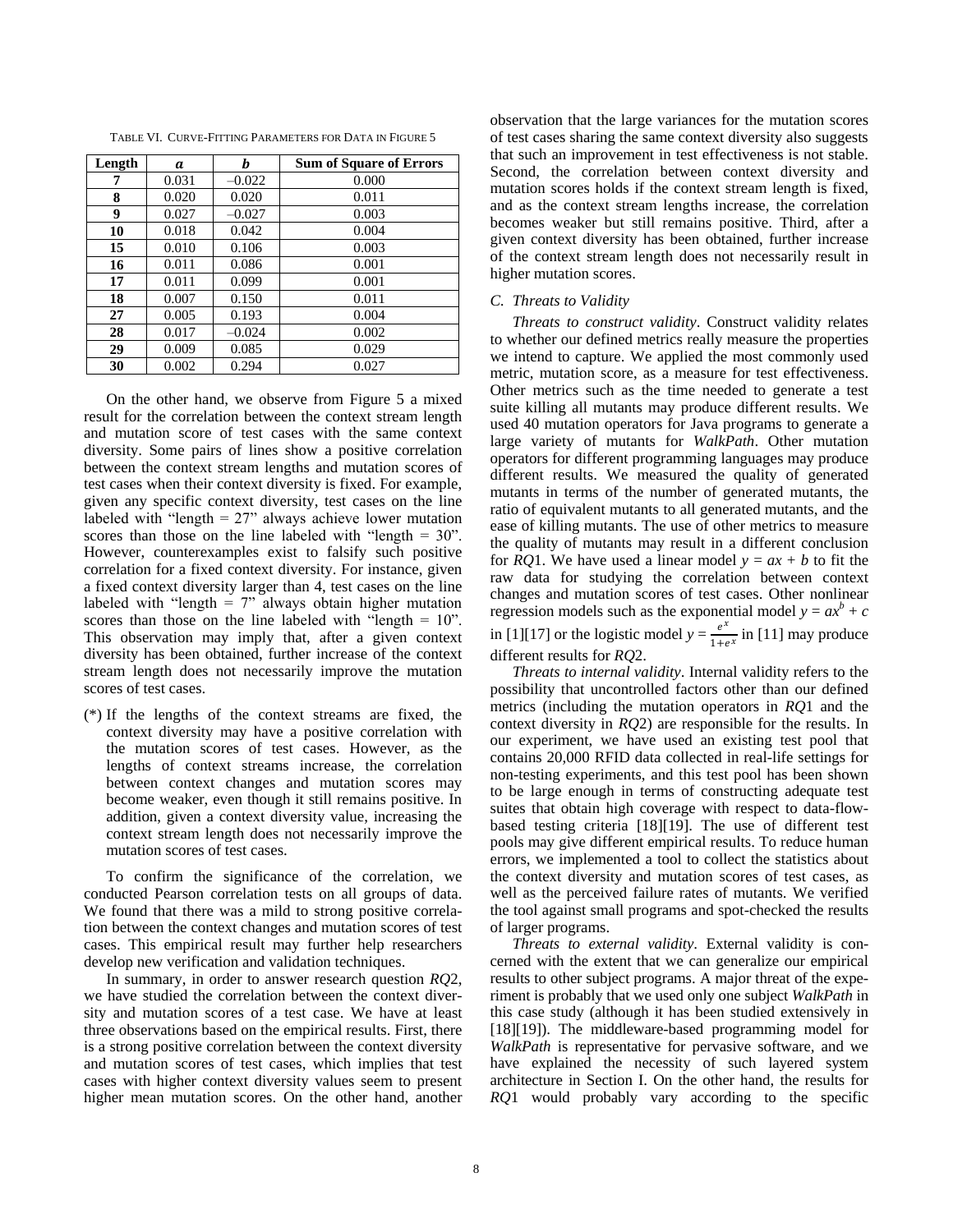

Figure 5. Correlation between context changes and mutation scores.

<span id="page-8-2"></span>development process, especially because the natures of the faults may vary at different verification phases. For instance, specific settings of *WalkPath* (such as infrequently-used inheritance features, widely-used field modifier "final", the omission of keyword "this", and so on ) may make the mutation operators fail to generate sufficient missing construct mutants. It will be very important, therefore, to replicate the study on other subject programs using other mutation operators and oracles in order to yield more generalizable results for *RQ*1.

#### VI. RELATED WORK

<span id="page-8-0"></span>Two seminal papers on mutation testing, which used mutants to measure the adequacy of test suites, are Hamlet [\[12\]](#page-9-18) and DeMillo et al. [\[8\].](#page-9-19) A premise of mutation testing is that test cases which detect simple faults can also detect a large percentage of complex faults composed from simple faults. Offutt et al. [\[24\]](#page-9-14) have provided empirical support for this important premise. To define and generate simple faults systemically, many different sets of mutation operators and corresponding mutation tools have been proposed for different programming languages, such as Proteum [\[10\]](#page-9-20) for C programs and MuJava [\[20\]](#page-9-12) and MuClipse [\[29\]](#page-9-21) for Java programs. Although empirical results in [\[1\]](#page-9-6) have shown that the effectiveness of test suites in killing mutants can accurately measure the effectiveness of test suites in finding real faults, it has been reported that the number of mutants generated by mutation operators are usually too large. To solve this practical difficulty in applying mutant testing, various ways of speeding up mutant testing have been proposed, including equivalent mutant elimination [\[28\]](#page-9-22) and finding a sufficient set of mutation operators [\[22\].](#page-9-7) On the other hand, we have conducted mutant analysis in the pervasive software setting and found that traditional mutation operators that are not specific to pervasive applications can still support the testing of pervasive software in generating sufficient mutants.

Our work is also related with the quality assurance of pervasive software. Noting that the output of a test case for pervasive applications can be too transient to record, Chan et al. [\[6\]](#page-9-23) advocated the use of metamorphic relations among different contexts to address the test oracle problem. Observing that layered architecture disseminated the complete application logic of pervasive software into multiple tiers, Lu et al. [\[18\]\[19\]](#page-9-8) proposed to assemble context-aware entities (including adaptation rules and

context management components such as CIR services) into a traditional control-flow-graph model and developed new coverage-based testing criteria to dynamically verify the definition and use of variables in pervasive software. Wang et al. [\[34\]](#page-10-1) developed another set of coverage-based testing techniques for concurrent pervasive software. Lai et al. [\[17\]](#page-9-24) also proposed a set of coverage-based testing strategies to reveal synchronization faults when nesC programs readjust its behaviors to the new context. Roman et al. [\[26\]](#page-9-25) proposed Mobile UNITY as a model to represent mobile applications and verify them against the specified properties. Sama et al. [\[27\]](#page-9-26) further developed fault models for context-aware applications. None of these techniques took advantage of context diversity inherent in individual test cases for pervasive software. Our work, therefore, complements these techniques.

# VII. CONCLUSION

<span id="page-8-1"></span>In this paper, we have presented two research questions to investigate the applicability of applying traditional mutation operators to generate mutants for pervasive software, and the correlation between the context diversity and mutation score of a test case. Our empirical results confirm that these mutation operators can generate sufficient numbers of candidate mutants (548 out of 4884 with perceived failure rates within the range of (0.00, 0.06]) to support the statistical analysis of pervasive software testing experiments. We have also found that test cases with higher context diversity tend to have higher mean mutation scores. On the other hand, for test cases with the same context diversity values, the mutation scores can vary significantly. The positive correlation between context diversity and mean mutation scores holds if the context stream length is fixed. However, as the context stream length increases, the correlation becomes weaker, even though it still remains positive. Moreover, we have observed that an increase in the context stream length does not necessarily result in higher mutation scores of test cases after a given context diversity has been obtained. These findings suggest that, in order to improve test effectiveness, it would be a good idea to select test cases with higher context diversity (when different test cases have different context stream lengths) or more intensive context changes (when different test cases have the same context stream length). We have obtained preliminary results in [\[32\]](#page-10-2) and will report them in more details soon. As future work, we will extend our empirical study to include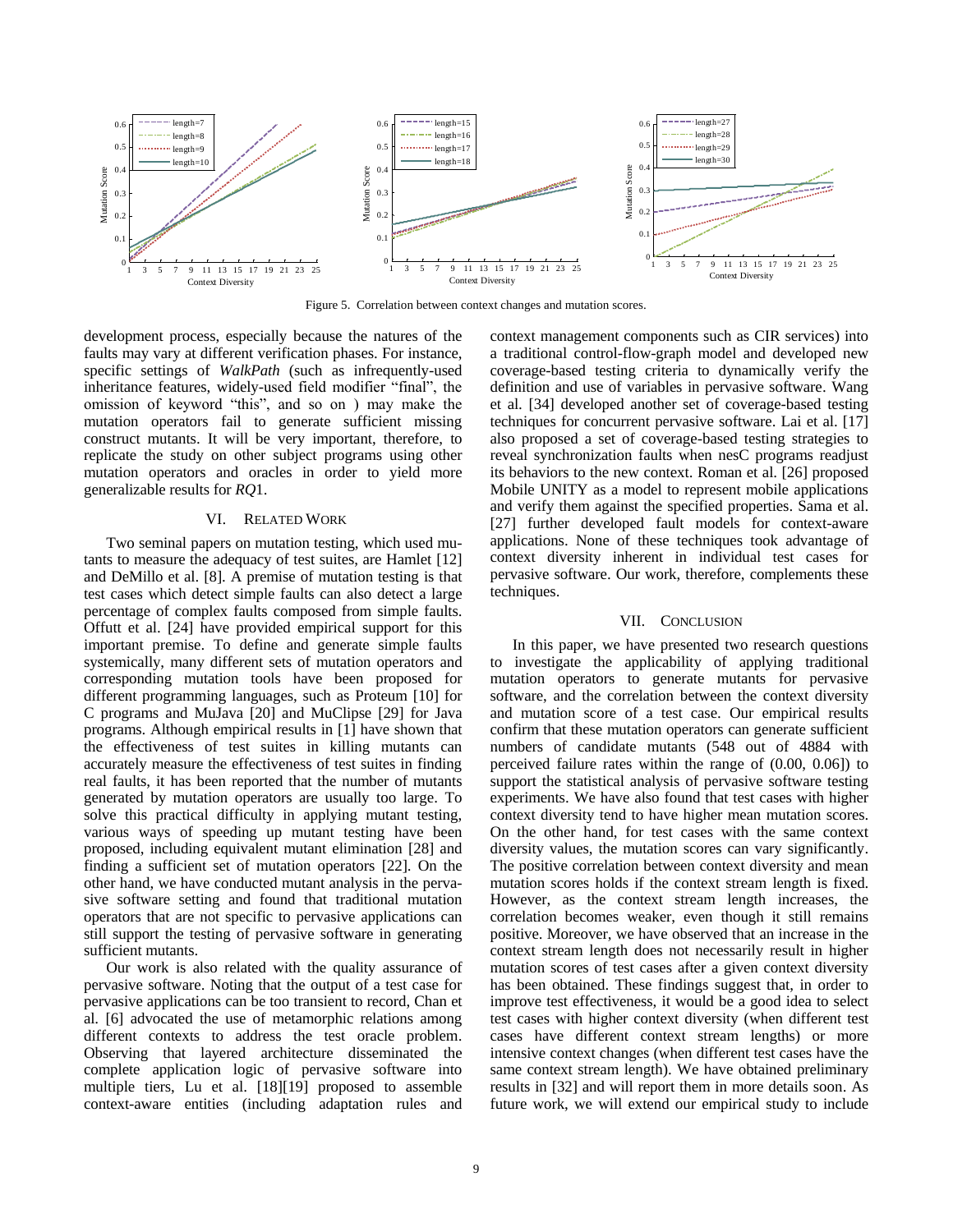more subjects, different mutation operators, and diverse oracles to kill mutants. We will also study how to refine context diversity so that it will more stably contribute to the mutation scores of test cases.

#### **REFERENCES**

- <span id="page-9-6"></span>[1] J. H. Andrews, L. C. Briand, Y. Labiche, and A. S. Namin. Using mutation analysis for assessing and comparing testing coverage criteria. *IEEE Transactions on Software Engineering*, 32 (8): 608–624, 2006.
- <span id="page-9-0"></span>[2] P. Bellavista, A. Corradi, R. Montanari, and C. Stefanelli. Context-aware middleware for resource management in the wireless Internet. *IEEE Transactions on Software Engineering*, 29 (12): 1086–1099, 2003.
- <span id="page-9-4"></span>[3] L. C. Briand, Y. Labiche, and Y. Wang. Using simulation to empirically investigate test coverage criteria based on statechart. In *Proceedings of the 26th International Conference on Software Engineering* (*ICSE 2004*), pages 86–95. IEEE Computer Society Press, Los Alamitos, CA, 2004.
- [4] L. Capra, W. Emmerich, and C. Mascolo. CARISMA: contextaware reflective middleware system for mobile applications. *IEEE Transactions on Software Engineering*, 29 (10): 929–944, 2003.
- <span id="page-9-1"></span>[5] A. T. S. Chan and S.-N. Chuang. MobiPADS: a reflective middleware for context-aware mobile computing. *IEEE Transactions on Software Engineering*, 29 (12): 1072–1085, 2003.
- <span id="page-9-23"></span>[6] W. K. Chan, T. Y. Chen, H. Lu, T. H. Tse, and S. S. Yau. Integration testing of context-sensitive middleware-based applications: a metamorphic approach. *International Journal of Software Engineering and Knowledge Engineering*, 16 (5): 677–703, 2006.
- <span id="page-9-15"></span>[7] M. Dahm. Byte code engineering with the JavaClass API. Technical Report B-17-98, Institut fuer Informatik, Freie Universitaet Berlin, Berlin, Germany, 1999.
- <span id="page-9-19"></span>[8] R. A. DeMillo, R. J. Lipton, and F. G. Sayward. Hints on test data selection: help for the practicing programmer. *IEEE Computer*, 11 (4): 34–41, 1978.
- <span id="page-9-13"></span>[9] J. A. Duraes and H. S. Madeira. Emulation of software faults: a field data study and a practical approach. *IEEE Transactions on Software Engineering*, 32 (11): 849–867, 2006.
- <span id="page-9-20"></span>[10] S. C. P. F. Fabbri, J. C. Maldonado, P. C. Masiero, and M. E. Delamaro. Proteum/FSM: a tool to support finite state machine validation based on mutation testing. In *Proceedings of the 19th International Conference of the Chilean Computer Science Society* (*SCCC 1999*), pages 96–104. IEEE Computer Society Press, Los Alamitos, CA, 1999.
- <span id="page-9-17"></span>[11] P. G. Frankl and S. N. Weiss. An experimental comparison of the effectiveness of branch testing and data flow testing. *IEEE Transactions on Software Engineering*, 19 (8): 774–787, 1993.
- <span id="page-9-18"></span>[12] R. G. Hamlet. Testing programs with the aid of a compiler. *IEEE Transactions on Software Engineering*, 3 (4): 279–290, 1977.
- <span id="page-9-10"></span>[13] R. W. Hamming. Error detecting and error correcting codes. *Bell System Technical Journal*, 29 (1): 147–160, 1950.
- <span id="page-9-16"></span>[14] R. Hierons, M. Harman, and S. Danicic. Using program slicing to assist in the detection of equivalent mutants. *Software Testing, Verification and Reliability*, 9 (4): 233–262, 1999.
- [15] M. Hutchins, H. Foster, T. Goradia, and T. Ostrand. Experiments on the effectiveness of dataflow- and controlflow-based test adequacy criteria. In *Proceedings of the 16th International Conference on Software Engineering* (*ICSE 1994*), pages 191–200. IEEE Computer Society Press, Los Alamitos, CA, 1994.
- <span id="page-9-2"></span>[16] D. O. Keck and P. J. Kuehn. The feature and service interaction problem in telecommunications systems: a survey. *IEEE Transactions on Software Engineering*, 24 (10): 779–796, 1998.
- <span id="page-9-24"></span>[17] Z. Lai, S. C. Cheung, and W. K. Chan. Inter-context control-flow and data-flow test adequacy criteria for nesC applications. In *Proceedings of the 16th ACM SIGSOFT International Symposium on Foundations of Software Engineering* (*SIGSOFT 2008/FSE-16*), pages 94–104. ACM Press, New York, NY, 2008.
- <span id="page-9-8"></span>[18] H. Lu, W. K. Chan, and T. H. Tse. Testing context-aware middleware-centric programs: a data flow approach and an RFIDbased experimentation. In *Proceedings of the 14th ACM SIGSOFT International Symposium on Foundations of Software Engineering* (*SIGSOFT 2006/FSE-14*), pages 242–252. ACM Press, New York, NY, 2006.
- [19] H. Lu, W. K. Chan, and T. H. Tse. Testing pervasive software in the presence of context inconsistency resolution services. In *Proceedings of the 30th International Conference on Software Engineering* (*ICSE 2008*), pages 61–70. ACM Press, New York, NY, 2008.
- <span id="page-9-12"></span>[20] Y.-S. Ma, J. Offutt, and Y.-R. Kwon. MuJava: an automated class mutation system. *Software Testing, Verification and Reliability*, 15 (2): 97–133, 2005.
- <span id="page-9-5"></span>[21] A. M. Memon, I. Banerjee, and A. Nagarajan. What test oracle should I use for effective GUI testing?. In *Proceedings of the 18th IEEE International Conference on Automated Software Engineering* (*ASE 2003*), pages 164–173. IEEE Computer Society Press, Los Alamitos, CA, 2003.
- <span id="page-9-7"></span>[22] A. S. Namin, J. H. Andrews, and D. J. Murdoch. Sufficient mutation operators for measuring test effectiveness. In *Proceedings of the 30th International Conference on Software Engineering* (*ICSE 2008*), pages 351–360. ACM Press, New York, NY, 2008.
- <span id="page-9-11"></span>[23] L. M. Ni, Y. Liu, Y. C. Lau, and A. P. Patil. LANDMARC: indoor location sensing using active RFID. *ACM Wireless Networks*, 10 (6): 701–710, 2004.
- <span id="page-9-14"></span>[24] J. Offutt. Investigations of the software testing coupling effect. *ACM Transactions on Software Engineering and Methodology*, 1 (1): 5–20, 1992.
- [25] G.-C. Roman, P. J. McCann, and J. Y. Plun. Mobile UNITY: reasoning and specification in mobile computing. *ACM Transactions on Software Engineering and Methodology*, 6 (3): 250–282, 1997.
- <span id="page-9-25"></span>[26] M. Roman, C. Hess, R. Cerqueira, A. Ranganathan, R. H. Campbell, and K. Nahrstedt. A middleware infrastructure for active spaces. *IEEE Pervasive Computing*, 1 (4): 74–83, 2002.
- <span id="page-9-26"></span>[27] M. Sama, S. Elbaum, F. Raimondi, D. S. Rosenblum, and Z. Wang. Context-aware adaptive applications: fault patterns and their automated identification. *IEEE Transactions on Software Engineering*, 2010. doi: 10.1109/TSE.2010.35.
- <span id="page-9-22"></span>[28] D. Schuler, V. Dallmeier, and A. Zeller. Efficient mutation testing by checking invariant violations. In *Proceedings of the 2009 ACM SIGSOFT International Symposium on Software Testing and Analysis* (*ISSTA 2009*), pages 69–80. ACM Press, New York, NY, 2009.
- <span id="page-9-21"></span>[29] B. H. Smith and L. Williams. An empirical evaluation of the MuJava mutation operators. In *Proceedings of the Testing: Academic and Industrial Conference: Practice And Research Techniques* (*TAICPART-MUTATION 2007*), pages 193–202. IEEE Computer Society Press, Los Alamitos, CA, 2007.
- <span id="page-9-9"></span>[30] M. Umar. An Evaluation of Mutation Operators for Equivalent Mutants. Project report, MSc in Advanced Software Engineering, Department of Computer Science, King's College London, London, UK., 2006.
- <span id="page-9-3"></span>[31] H. Wang and W. K. Chan. Weaving context sensitivity into test suite construction. In *Proceedings of the 24th IEEE/ACM International Conference on Automated Software Engineering*